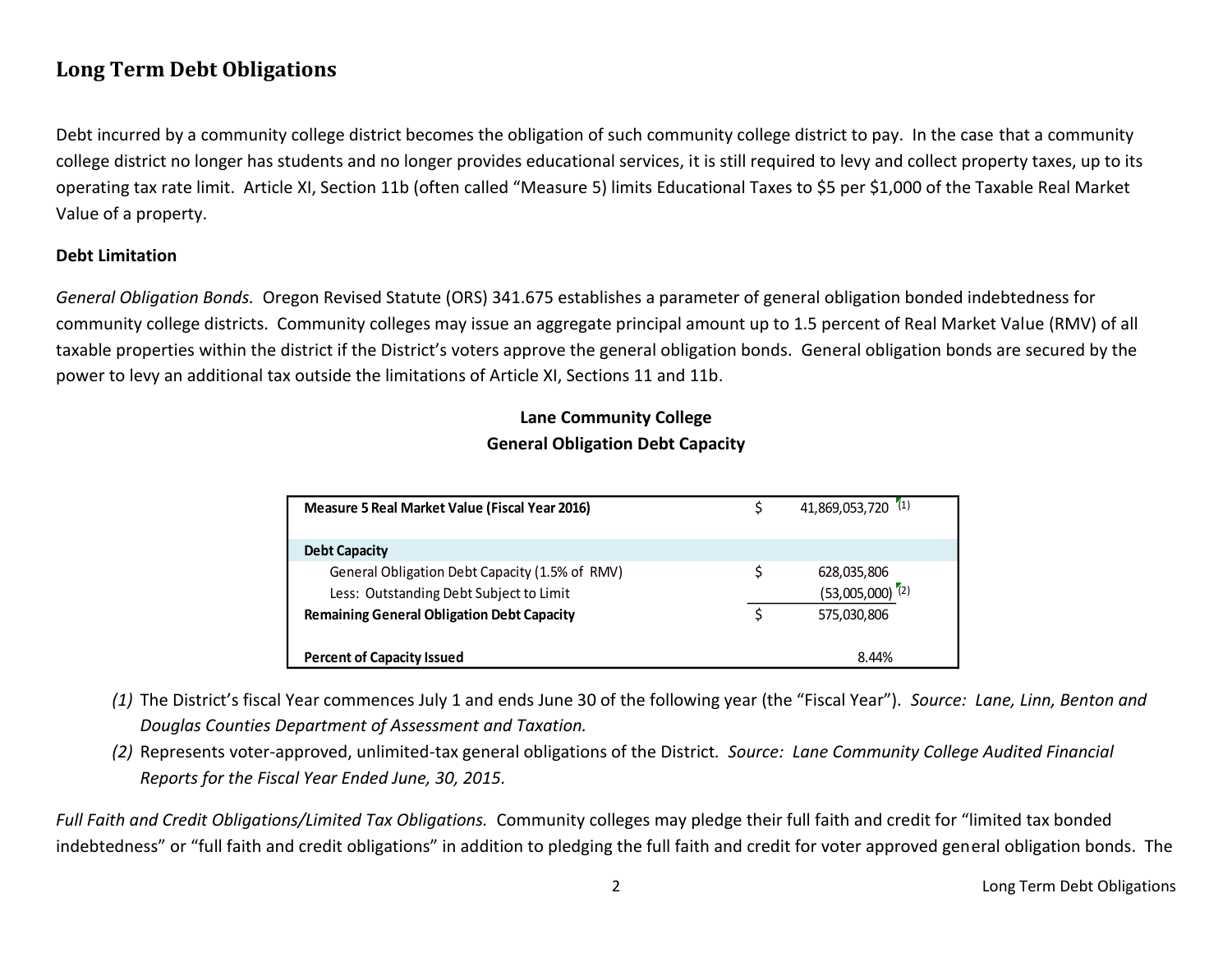Oregon Constitution and statutes do not limit the amount of limited tax bonded indebtedness that a community college may issue. Full faith and credit obligations an take the form of certificates of participation, notes or capital leases. Collection of property taxes to pay principal and interest on such limited-tax debt is subject to limitations of Article XI, Sections 11 and 11b.

*Pension Bonds.* ORS 238.694 authorizes community colleges to issue full faith and credit obligations to pay pension liabilities without limitations as to principal amount. Pension bonds are not general obligation as defined under State law and the District is not authorized to levy additional taxes to make pension bond payments.

*Revenue Bonds.* The district may issue revenue bonds for any public purpose, which are secured by revenues pursuant to ORS 287A.150. Subject to any applicable limitations imposed by the Oregon Constitution or laws of the state or resolution of an individual community college, ORS 287A.180 provides that the District may borrow money in anticipation of tax revenues or other monies and provide interim financing.

### Governmental Activities: Date of Issue Date of Maturity Amount Issued Ammount **Outstanding** Series 2009 Bonds 6.000 Bonds 6.000 Bonds 6.000 Bonds 6.000 Bonds 6.000 Bonds 6.000 Bonds 6.000 Bonds 6.000 Bonds 6.000 Bonds 6.000 Bonds 6.000 Bonds 6.000 Bonds 6.000 Bonds 6.000 Bonds 6.000 Bonds 6.000 Bonds 6.000 Bonds Series 2012 Bonds 68/01/12 06/15/24 38,000,000 32,910,000 Series 2016 Refunding Bonds  $06/15/16$   $06/15/24$  14,115,000 14,115,000 Total General Obligation Bonds 63,005,000 53,005,000 Full Faith and Credit Obligations: Series 2012 Obligations (QECB)  $10/02/12$   $06/15/27$   $1,500,000$   $1,190,000$ Series 2016 Refunding Obligations 10/25/16 12/01/35 25,098,210 25,098,210 Total Full Faith and Credit Obligations 26,288,210 Pension Obligatons: Series 2003 04/21/03 06/30/28 51,803,948 36,738,527 Notes: Series 2013 09/16/13 06/30/24 \$ 230,000 172,675 **Total Governmental Activities Debt \$ 116,204,412**

#### **Outstanding Long-Term Debt as of 10/2016**